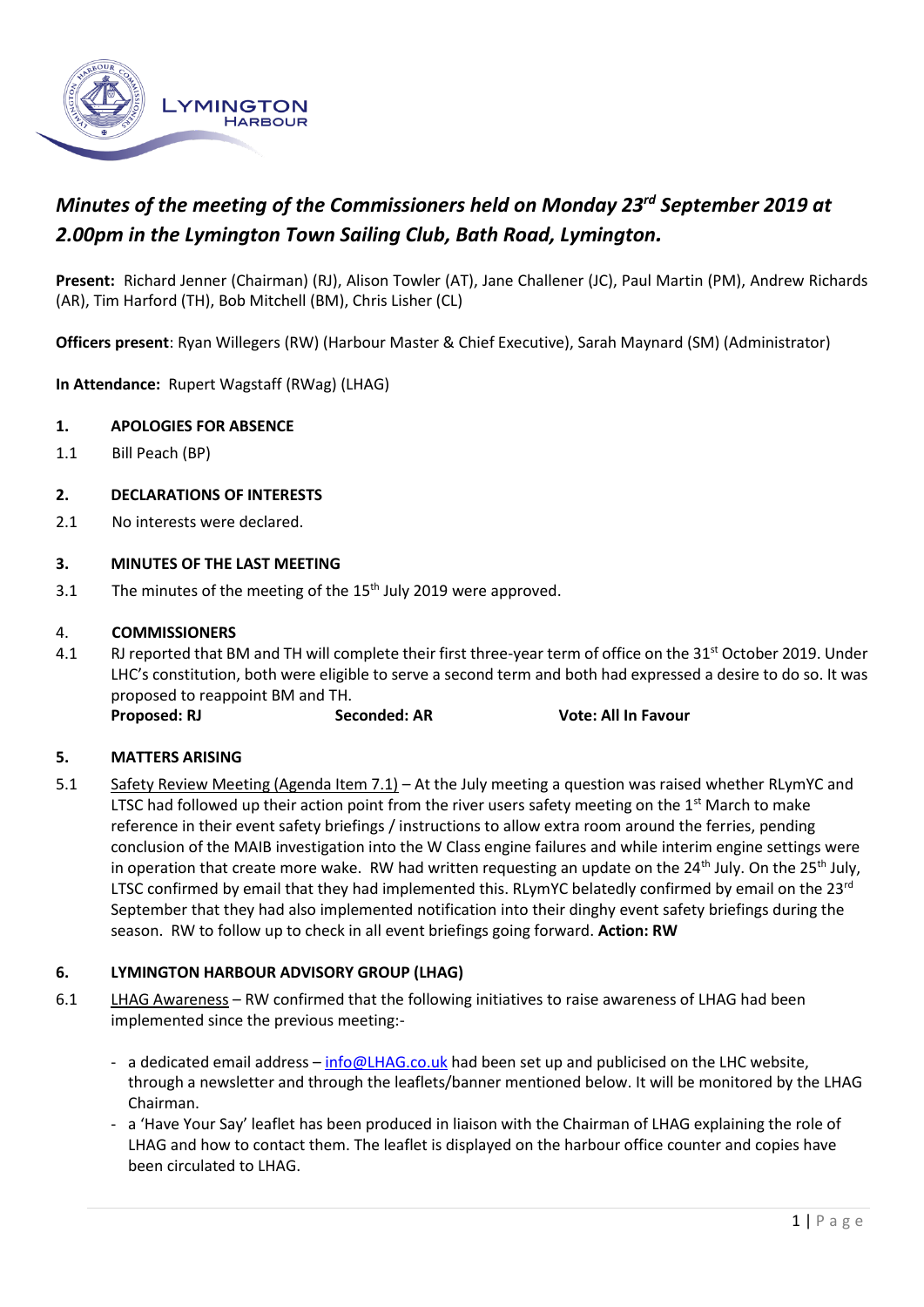- a 'Have Your Say' banner has been produced that mirrors the message in the leaflet. This was used at the Lymington Seafood festival (with leaflets) and will also be used at other events such as the annual public open meeting. It was intended to also rotate this banner with others at the foot of the stairwell to the Harbour Office.
- An article entitled 'Have Your Say' was published in the Harbour newsletter for July.

RWag thanked the Commissioners for the work done to improve awareness of LHAG's role in the running of the harbour. JC suggested publicising LHAG's role on Facebook. **Action: Marketing & Communications Officer** 

6.2 LHAG Meeting – RWag reported that LHAG's next scheduled meeting is Tuesday 24<sup>th</sup> September.

# **6. OFFICERS REPORTS**

- 6.1 Harbour Masters Report Questions were invited on the items within the report that were not listed for consideration as an agenda item. No questions arose.
- 6.2 Operations Manager Report RW referred to the report and commented on the visitor and temporary mooring statistics. Key points were that visiting boat numbers were up by 8.6% in July and down by 6.1% in August. Year to date visitor numbers were down by 2.1% overall, a good result considering last year's record breaking summer weather and visitor numbers. The 2019/20 budget had been reduced in anticipation of this. Temporary moorings use was up in July (+13.5%) and August (+11%) helped by the release of some additional visitor mooring buoys after taking account of 2018 utilisation levels. RW invited questions on the remaining element of the report.

RW indicated he would give a briefing on this in the LHAG section of the meeting.

6.3 Treasurers Report - RW highlighted that visitor and temporary mooring income reflected the movement in numbers described in the Operations report save for some variances due to yield. This was particularly the case in July when revenues increased by 21.5%. Year to date visitor income was up by 2.93% helped by a 2.4% increase in charges and higher yields offsetting the decrease in volumes. Temporary mooring income increased by 16.6% (July) and 12.2% (August) reflecting the uplift in allocated licences and improved yields. Slipway income followed the trend of visitor moorings with good growth in July followed by a fall in August. YTD slipway numbers saw a reduction in daily vehicle assisted and dinghy launch permits being offset by revenues collected from paddleboards/kayaks etc. Landing fees saw a fall of 95.6% due to the cancellation of a Gosport Ferries cruise trip (adverse weather) and timings related to the declaration and invoicing of another trip (invoiced in September). Landing charges YTD were also affected by invoice timings with Puffin Cruises being invoiced in September.

RW asked if there were any questions on the Treasurers YTD Profit and Loss report which showed that LHC were on track to meet the budgeted financial targets. No questions arose.

## **8. SAFETY & PORT MARINE SAFETY CODE (PMSC)**

8.1 Safety Meeting – RW reported that the next scheduled four monthly safety review meeting will be held on the 25<sup>th</sup> September 2019.

AR noted that Commissioners would not receive the safety meeting minutes until the November meeting and asked if there were any significant safety events that the Commissioners needed to be aware of. RW indicated that there were no serious incidents to report and that overall safety incidents for the reporting period May to August were marginally lower than the previous year. RW also reported that the Maritime and Coastguard Agency had approved Wightlink's plan to bring the W Class ferries out of mitigation following the implementation of interim mitigation measures as part of the MAIB led investigation into the engine failures that occurred in 2018. Wightlink had yet to advise RW what the plan entailed but had advised that it would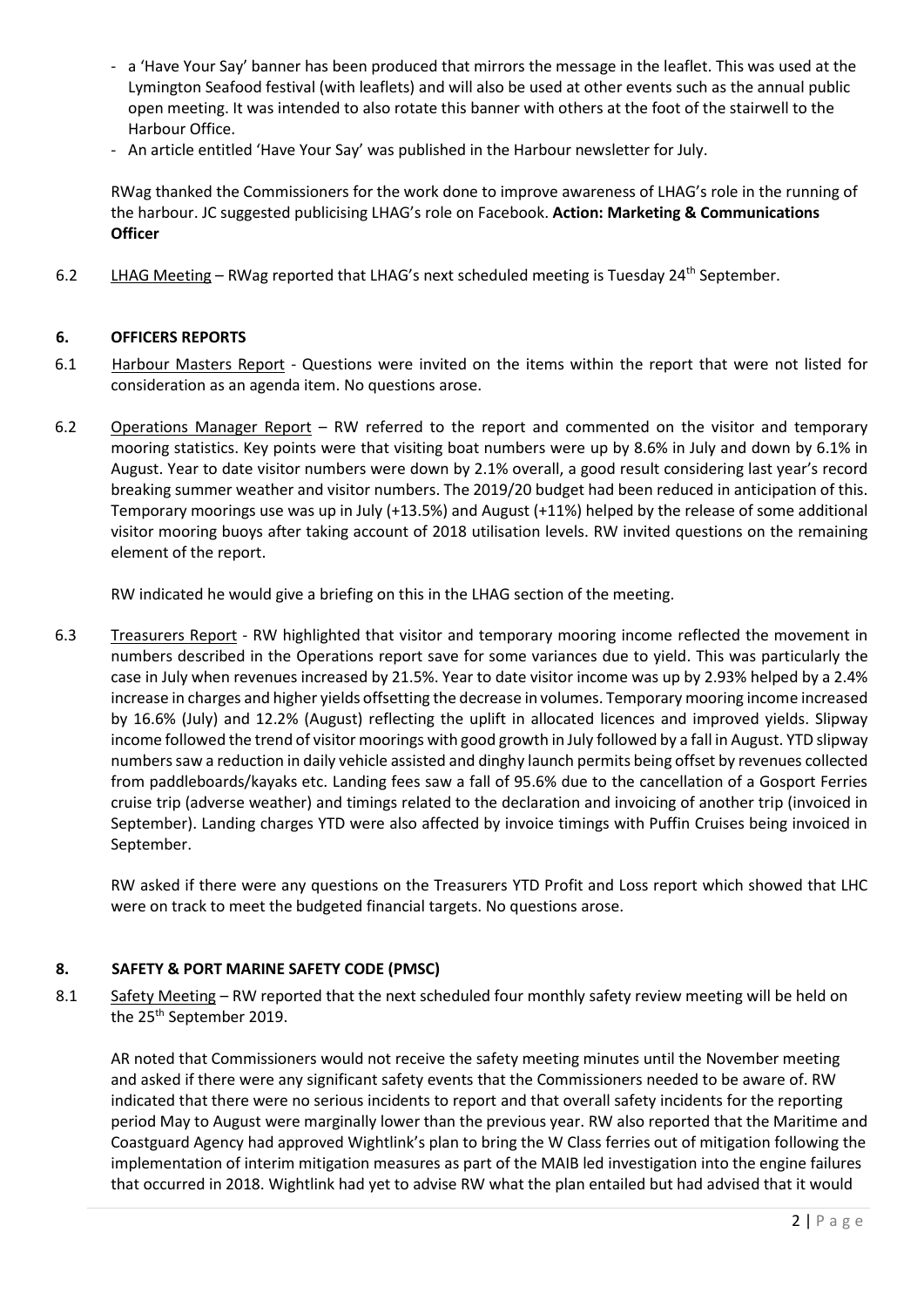take some months to fully implement. The MAIB had yet to publish its report into the causes of the engine failures.

- 8.2 Designated Person RW reported that quotations had been sourced from two providers of 'Designated Person' services which had been the subject of good references from other south coast harbour authorities. Both proposals were circulated to Commissioners together with a separate paper providing more detailed information in relation to the interview process and a recommendation for appointment. It was proposed that Mr Monty Smedley of ABPmer be appointed as Designated Person for a term of 3 years from the  $1<sup>st</sup>$ November 2019. **Proposed: CL Seconded: AT Vote: All in Favour**
- 8.3 Oil Spill Response Exercise RW reported that a Tier 2 Desk Top exercise incorporating a boom deployment has been scheduled for the 2<sup>nd</sup> October 2019. Relevant agencies and key operational stakeholders have been invited to participate. The incident scenario was a spill involving the Berthon refuelling station.

# **9. STRATEGIC PLAN**

- 9.1 The eight-week public consultation on the Strategic Plan which ended on the 1<sup>st</sup> July 2019. Commissioners had given careful consideration to the feedback received and responses had been provided where appropriate. Key feedback themes included:-
	- The importance of providing value for money.
	- The need to enable and support the activities of stakeholders including the encouragement of leisure activities, trade and business in the harbour.
	- The need for harbour development to be sustainable and sympathetic to preserving its character.
	- The need to strike a commercial balance in the river.
	- The importance of continuing to monitor salt marsh erosion rates to inform financial planning for future phases of breakwater construction to protect the harbour.
	- The desire to continue to investigate and develop options to beneficially re-use mud dredged from the harbour in order to try and slow down salt marsh erosion.
	- Support for LHC's strategic objective to develop existing and generate new partnerships with local businesses.
	- Support for LHC's communications policies and the importance of being as open and transparent as possible, subject to commercial sensitivities.
	- Support for the objective to investigate options to improve the Bath Road slipway in conjunction with the key user groups.
	- The importance of keeping abreast of NFDC/Environment Agency work to increase the height of flood defences in response to predicted sea level rises and the associated implications for the harbour.
	- Support for the objective to improve the infrastructure for the commercial fishing fleet.
	- The need for the harbour to be responsive to changing trends in leisure boating.

Having taken account of the feedback received, the Commissioners agreed changes to the plan to improve clarity and strengthen existing objectives and policies in some areas. The LHC Chairman and Chief Executive subsequently met with the LHAG Chairman and Leisure Users Representative to go through LHAG's feedback and to provide details of the proposed amendments to the plan. Following that meeting, on the  $27<sup>th</sup>$  August the LHC Chairman wrote to LHAG setting out the Commissioners comprehensive comments on LHAG's feedback and enclosing a copy of the amended Strategic Plan (v4) which the Commissioners will be invited to adopt.

RW asked RWag if he would like to comment on the meeting and the amendments made to the strategic plan. RWag indicated that LHAG were pleased with the changes to the plan that had been made to reflect their consultation feedback. RWag asked if LHC would be publishing consultation responses. RW indicated that he was planning to follow the same approach as 5 years ago and publish a summary of the key feedback points with the publicity confirming adoption of the plan. **Action: RW**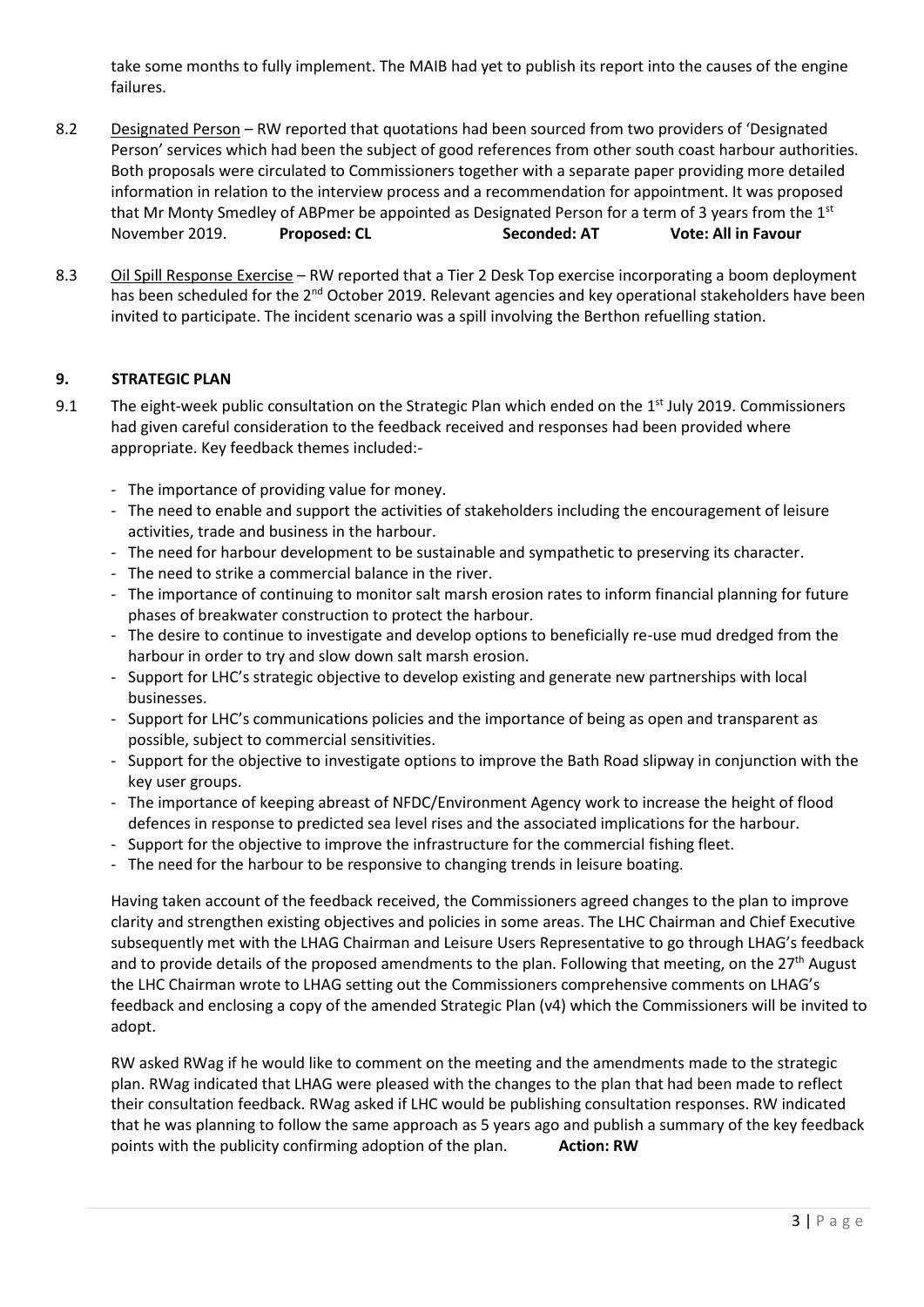# **10. TOWN QUAY PROJECT**

- 10.1 New Washrooms RW reported that on the  $12<sup>th</sup>$  August NFDC commenced a 6 week public consultation on proposals to upgrade facilities at Town Quay. The consultation summarised the LHC objective to improve the washrooms for visiting yacht crews, the NFDC objective to renew the public toilet facilities and also Lymington and Pennington Town Councils objective to enhance the surrounding quayside. The consultation which ends on the 23<sup>rd</sup> September also set out a clear timeline and process for subsequent community engagement (concluded by December 2019), the required planning application (January/Feb 2020) and for works to start (Autumn 2020). RW understood that NFDC had employed a specialist company to interpret the results.
- 10.2 Power/ Water Supply RW reported that an agreement in principle has been reached with NFDC on the trenching route to get a power and water supply to the new pontoon as the route crosses their land. An agreement on heads of terms for the supporting legal agreement has also been reached and a draft had been submitted to NFDC's legal department for their input prior to finalising.

A separate wayleave agreement will be required by Scottish and Southern Electricity Networks (SSEN) for their cable route as far as the new meter cabinet. SSEN have quoted a cost of £722.00 to lay their cable and an order has been placed. SSEN had been asked to work to the  $14<sup>th</sup>/15<sup>th</sup>$  November for installing their cables albeit this may need to be adjusted once the trenching tenders come in and their project timelines are reviewed.

Mayhew Callum Ltd (engineering consultants) had been engaged to produce design drawings for the trenching/conduits for NFDC approval and to incorporate into tender documents for the ground works. Mayhew Callum have also been engaged to manage the tender process. Three contractors had been invited to tender for the ground works with a tender return date of the 25<sup>th</sup> September. RW will advise the Finance Committee of the cost of the preferred tender before placing an order. **Action: RW**

## **11. BUSINESS DEVELOPMENT/COMMUNITY BENEFIT**

11.1 Website – RW indicated that design work on the new website had been completed and the Marketing & Communications Officer was in the process of populating content with the aim to go live w/c  $30<sup>th</sup>$  September to coincide with the October newsletter. **Action: RW**

The new website features a fresh modern look and will incorporate features for online booking, invoice payment and customer surveys. It also uses a new content management system which will enhance the user experience on mobile devices.

11.2 Lymington Sea Food Festival – LHC attended the Lymington Seafood Festival on the 10<sup>th</sup> and 11<sup>th</sup> August 2019 despite very challenging weather conditions on the Saturday, when strong winds forced a late start. RW thanked the Commissioners and Officers who helped staff the stand. Feedback received was that there was good engagement on both days and that LHC's presence had contributed to the strategic objective to improve awareness of LHC's role in the Community.

On both days, Hampshire and Isle of Wight Wildlife Trust also had a presence on LHC's stand. RW indicated that they had subsequently written to express their thanks and express a desire to repeat in future. It was proposed to ask the Business Development Group to consider whether LHC should participate again in 2020, either as a sponsor or just through renting stand space when they meet later in the year. **Action: BDG**

11.3 Lymington - Keyhaven Nature Reserve Open Day – RW reported that LHC contributed £300 towards the costs of running this event which took place on Sunday 15<sup>th</sup> September. Lymington Yacht Haven also made a £300 contribution. This annual event is run by Hampshire and Isle of Wight Wildlife Trust and Hampshire County